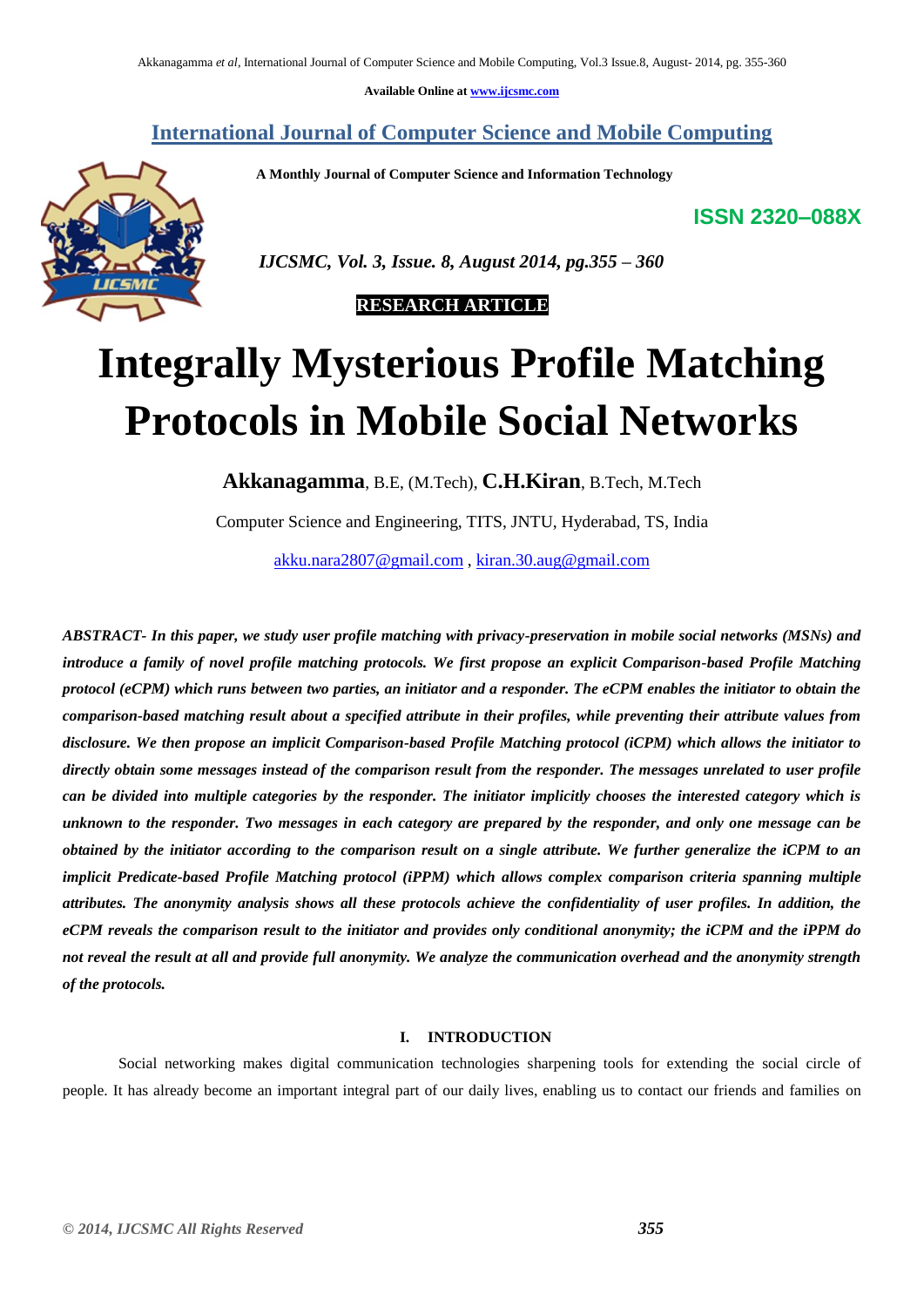time. As reported by ComScore, social networking sites such as Facebook and Twitter have reached 82 percent of the world's online population, representing 1.2 billion users around the world. In the meantime, fuelled by the pervasive adoption of advanced handheld devices and the ubiquitous connections of Bluetooth/WiFi/GSM/LTE networks, the use of Mobile Social Networking (MSNs) has surged. In the MSNs, users are able to not only surf the Internet but also communicate with peers in close vicinity using short-range wireless communications.

Due to its geographical nature, the MSNs support many promising and novel applications. For example, through Bluetooth communications, People Net enables efficient information search among neighbouring mobile phones; a messagerelay approach is suggested in to facilitate carpool and ride sharing in a local region. Realizing the potential benefits brought by the MSNs, recent research efforts have been put on how to improve the effectiveness and efficiency of the communications among the MSN users. They developed specialized data routing and forwarding protocols associated with the social features exhibited from the behaviour of users, such as, social friendship, social selfishness, and social morality. It is encouraging that the traditional solutions can be further extended to solve the MSN problems by considering the unique social features.

Privacy preservation is a significant research issue in social networking. Since more personalized information is shared with the public, violating the privacy of a target user become much easier. Research efforts have been put on identity presentation and privacy concerns in social networking sites. Gross and Acquisti argued that users are putting themselves at risk both offline (e.g., stalking) and online (e.g., identity theft) based on a behaviour analysis of more than 4,000 students who have joined a popular social networking site. Stutz man presented a quantitative analysis of identity information disclosure in social network communities and subjective opinions from students regarding identity protection and information disclosure. When the social networking platforms are extended into the mobile environment, users require more extensive privacy-preservation because they are unfamiliar with the neighbours in close vicinity who may eavesdrop, store, and correlate their personal information at different time periods and locations. Once the personal information is correlated to the location information, the behaviour of users will be completely disclosed to the public. Chen and Rahman surveyed various mobile Social Networking Applications (SNAs), such as, neighbourhood exploring applications, mobile-specific SNAs, and content-sharing applications, all of which provide no feedback or control mechanisms to users and may cause inappropriate location and identity information disclosure. To overcome the privacy violation in MSNs, many privacy enhancing techniques have been adopted into the MSN applications. For example, when two users encounter in the MSNs, privacy-preserving profile matching acts as a critical initial step to help users, especially strangers, initialize conversation with each other in a distributed and privacy-preserving manner. Many research efforts on the privacy preserving profile matching have been carried out. The common goal of these works is to enable the handshake between two encountered users if both users satisfy each other's requirement while eliminating the unnecessary information disclosure if they are not. The original idea is from, where an agent of the Central Intelligence Agency (CIA) wants to authenticate herself to a server, but does not want to reveal her CIA credentials unless the server is a genuine CIA outlet. In the meantime, the server does not want to reveal its CIA credentials to anyone but CIA agents.

# **II. LITERATURE SURVEY**

Literature [survey](http://www.blurtit.com/q876299.html) is the most important step in software development process. Before developing the tool it is necessary to determine the time factor, economy and company strength. Once these things are satisfied, ten next steps are to determine which operating system and language can be used for developing the tool. Once the [programmers](http://www.blurtit.com/q876299.html) start building the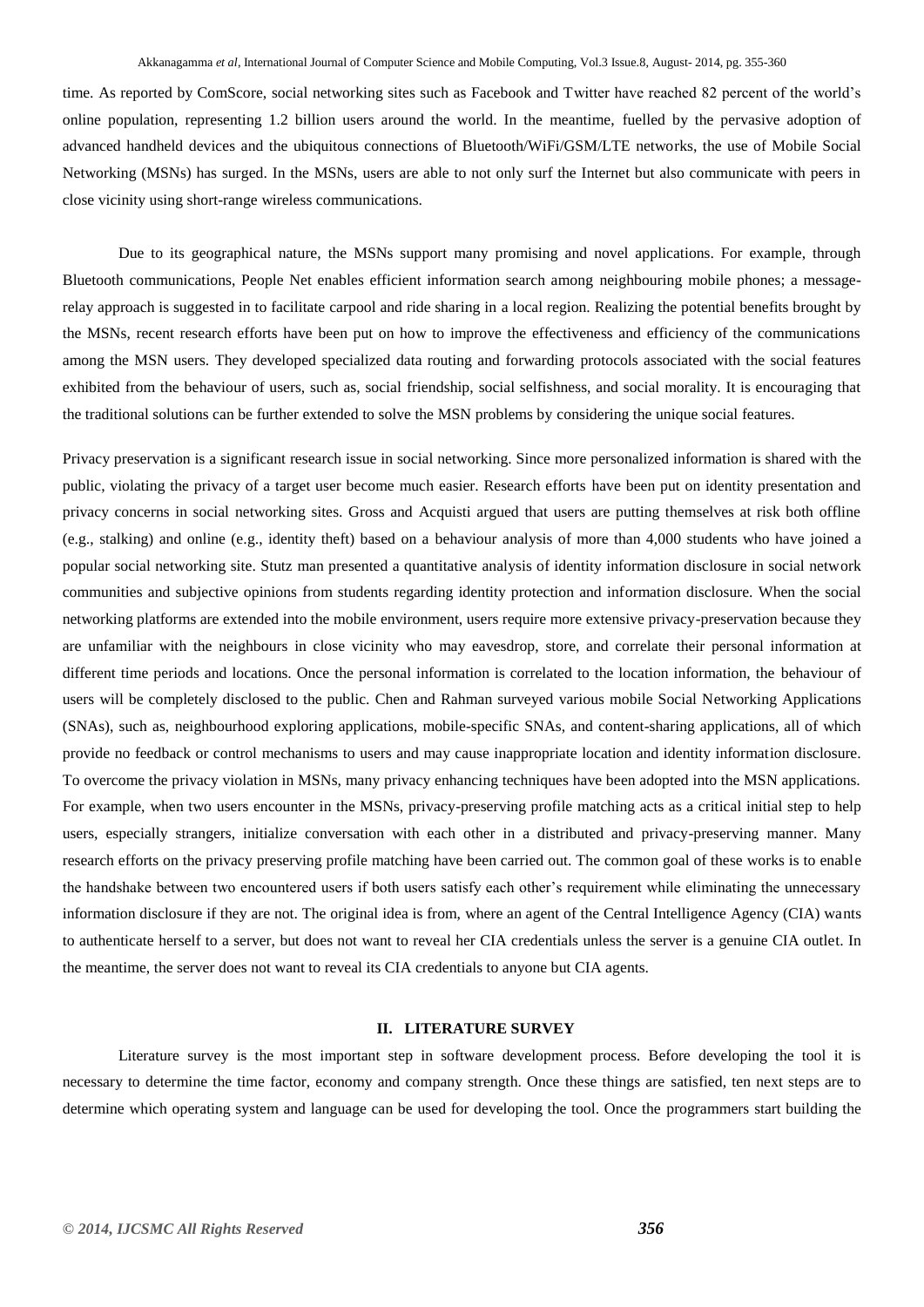tool the programmers need lot of external support. This support can be obtained from senior programmers, from [book](http://www.blurtit.com/q876299.html) or from websites. Before building the system the above consideration r taken into account for developing the proposed system.

#### **III. EXISTING SYSTEM**

Privacy preservation is a significant research issue in social networking. The social networking platforms are extended into the mobile environment, users require more extensive privacy-preservation because they are unfamiliar with the neighbors in close vicinity who may store, and correlate their personal information at different time periods and locations. Once the personal information is correlated to the location information, the behavior of users will be completely disclosed to the public. The content-sharing applications, all of which provide no feedback or control mechanisms to users and may cause inappropriate location and identity information disclosure. To overcome the privacy violation in MSNs, many privacy enhancing techniques have been adopted into the MSN applications.

#### **IV. OBJECTIVES**

- In this paper, we study user profile matching with privacy-preservation in mobile social networks (MSNs) and introduce a family of novel profile matching protocols.
- The common goal of these works is to enable the handshake between two encountered users if both users satisfy each other's requirement while eliminating the unnecessary information disclosure if they are not.
- We analyze the communication overhead and the anonymity strength of the protocols

### **V. PROPOSED SYSTEM**

We first propose an explicit Comparison-based Profile Matching protocol (eCPM) which runs between two parties, an initiator and a responder. The eCPM enables the initiator to obtain the comparison-based matching result about a specified attribute in their profiles, while preventing their attribute values from disclosure. We then propose an implicit Comparisonbased Profile Matching protocol (iCPM) which allows the initiator to directly obtain some messages instead of the comparison result from the responder. The messages unrelated to user profile can be divided into multiple categories by the responder. The initiator implicitly chooses the interested category which is unknown to the responder. Two messages in each category are prepared by the responder, and only one message can be obtained by the initiator according to the comparison result on a single attribute. We further generalize the iCPM to an implicit Predicate-based Profile Matching protocol (iPPM) which allows complex comparison criteria spanning multiple attributes. The anonymity analysis shows all these protocols achieve the confidentiality of user profiles. In addition, the eCPM reveals the comparison result to the initiator and provides only conditional anonymity; the iCPM and the iPPM do not reveal the result at all and provide full anonymity. We analyze the communication overhead and the anonymity strength of the protocols.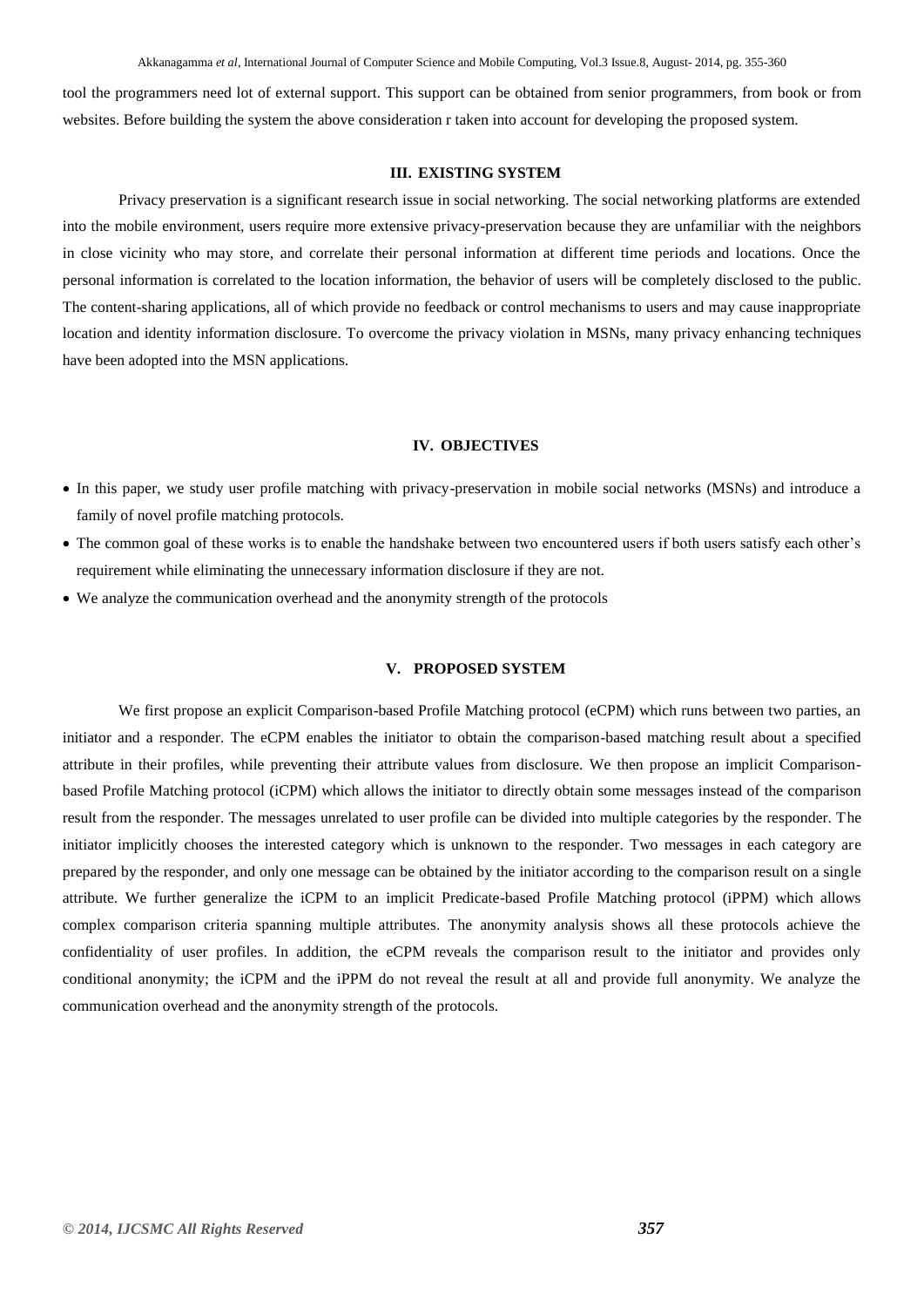# **VI. SYSTEM ANALYSIS**

#### **6.1. Feasibility study**

The feasibility of the project is analyzed in this phase and business proposal is put forth with a very general plan for the project and some cost estimates. During system analysis the feasibility study of the proposed system is to be carried out. This is to ensure that the proposed system is not a burden to the company. For feasibility analysis, some understanding of the major requirements for the system is essential.

Three key considerations involved in the feasibility analysis are

# **6.1.1. Technical feasibility study**

This study is carried out to check the economic impact that the system will have on the organization. The amount of fund that the company can pour into the research and development of the system is limited. The expenditures must be justified. Thus the developed system as well within the budget and this was achieved because most of the technologies used are freely available. Only the customized products had to be purchased.

#### **6.1.2. Economical feasibility study**

This study is carried out to check the technical feasibility, that is, the technical requirements of the system. Any system developed must not have a high demand on the available technical resources. This will lead to high demands on the available technical resources. This will lead to high demands being placed on the client. The developed system must have a modest requirement, as only minimal or null changes are required for implementing this system.

#### **6.1.3. Operational feasibility study**

The aspect of study is to check the level of acceptance of the system by the user. This includes the process of training the user to use the system efficiently. The user must not feel threatened by the system, instead must accept it as a necessity. The level of acceptance by the users solely depends on the methods that are employed to educate the user about the system and to make him familiar with it. His level of confidence must be raised so that he is also able to make some constructive criticism, which is welcomed, as he is the final user of the system.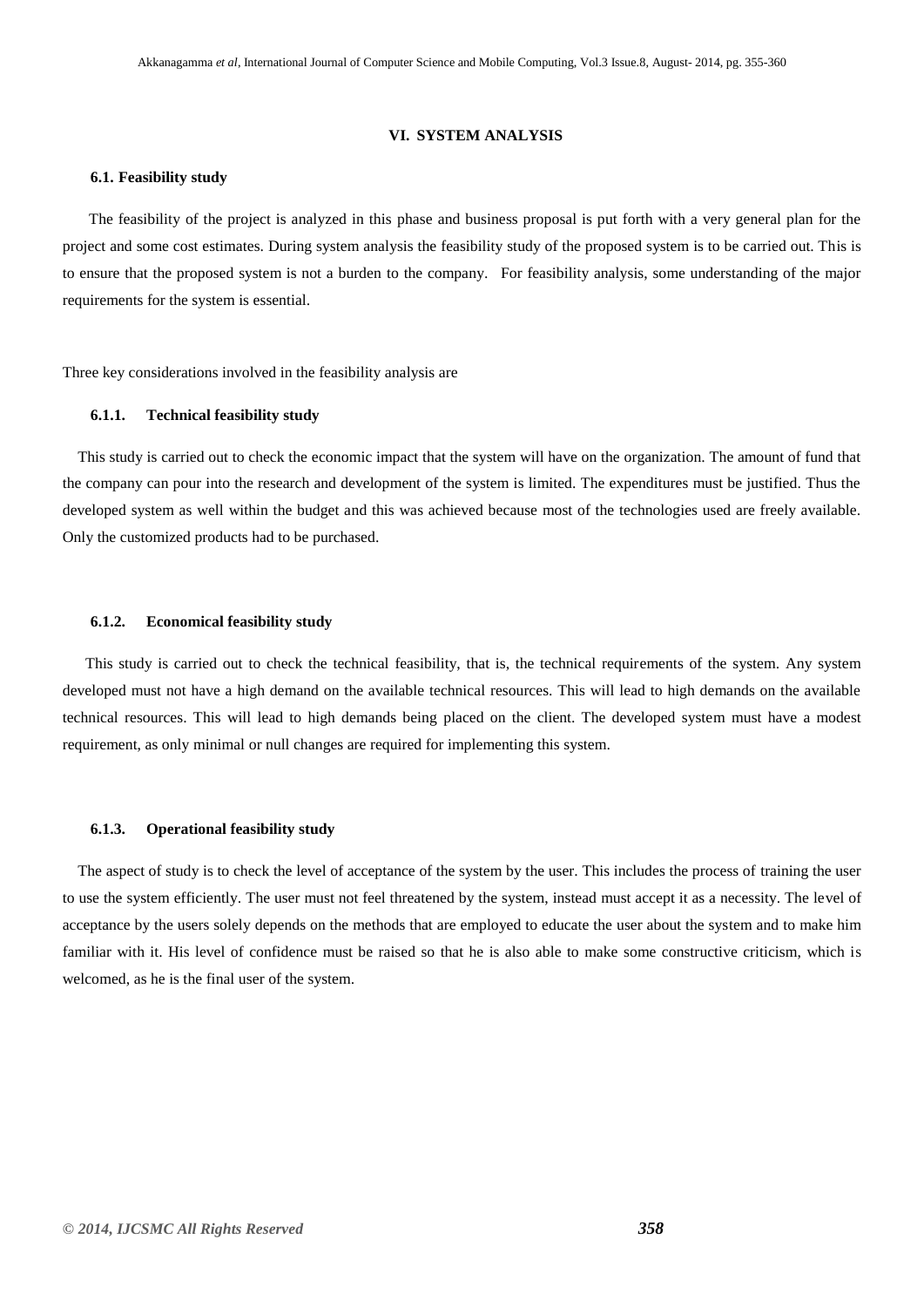# **VII. Data Flow Diagram (DFD's)**

The DFD is also called as bubble chart. It is a simple graphical formalism that can be used to represent a system in terms of the input data to the system, various processing carried out on these data, and the output data is generated by the system.



**Fig (b): Responder**